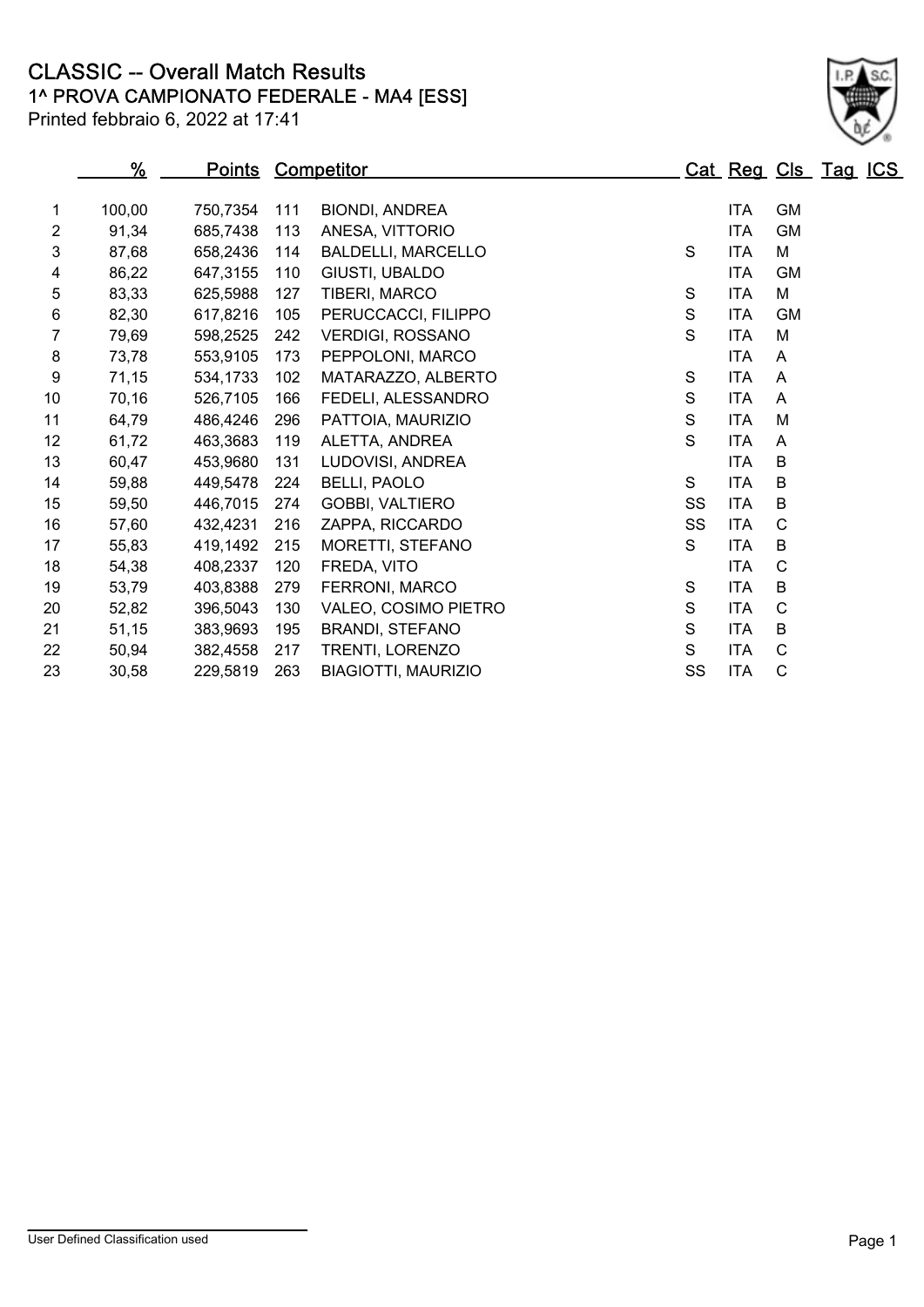1^ PROVA CAMPIONATO FEDERALE - MA4 [ESS] OPEN -- Overall Match Results

Printed febbraio 6, 2022 at 17:41

#### % Points Competitor Competitor Cat Reg Cls Tag ICS 1 100,00 756,0819 179 CHECCUCCI, FEDERICO ITA M 2 98.47 744.4874 275 VALENTINI, LUCA ITA A 3 86,06 650,7119 167 CECCARINI, STEFANO ITA A 4 85,91 649,5550 278 BALDUCCI, ANDREA S ITA GM 5 84,27 637,1212 153 GILI, RICCARDO S ITA A 6 84,19 636,5829 300 TEODORI, FABIO SS ITA A 7 82,36 622,7200 151 GIANFEROTTI, ROBERTO ITA B 8 81,63 617,1769 106 SENSI, FRANCO SS ITA A 9 78,14 590,8350 214 GIANESSI, GIANLUCA ITA B 10 73,15 553,1073 156 CARTOCCI, MARCELLO SS ITA A 11 70,20 530,7824 221 VALENTINI, ROBERTO S ITA A 12 59,73 451,6055 210 FRANGIOSA, FABIO S ITA B 13 59,37 448,8538 187 MARRAI, GIANLUCA S ITA B 14 55,52 419,8067 240 VANNINI, GIAMPAOLO SS ITA B

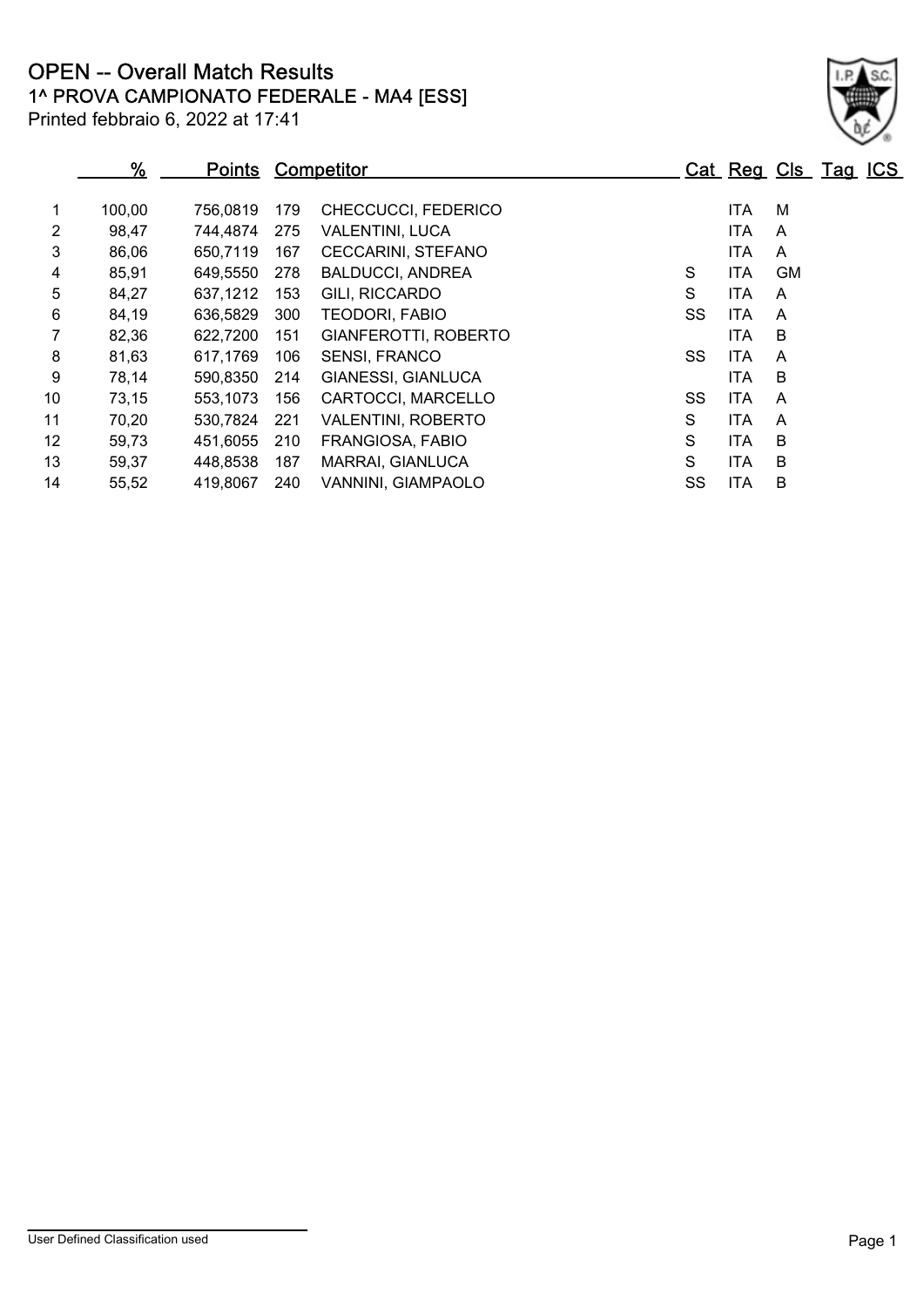1^ PROVA CAMPIONATO FEDERALE - MA4 [ESS] PISTOL CALIBER -- Overall Match Results

Printed febbraio 6, 2022 at 17:41

#### % Points Competitor Competitor Cat Reg Cls Tag ICS 1 100,00 790,0000 190 ALBERTONI, ALBERTO S ITA 2 85,23 673,2793 302 CHITI, STEFANO S ITA 3 85,00 671,4941 226 CHIAVINI, MAURIZIO S ITA 4 81,34 642,5813 294 CORADESCHI, ANDREA ITA 5 56,00 442,3928 305 FONTANELLI, SERGIO SS ITA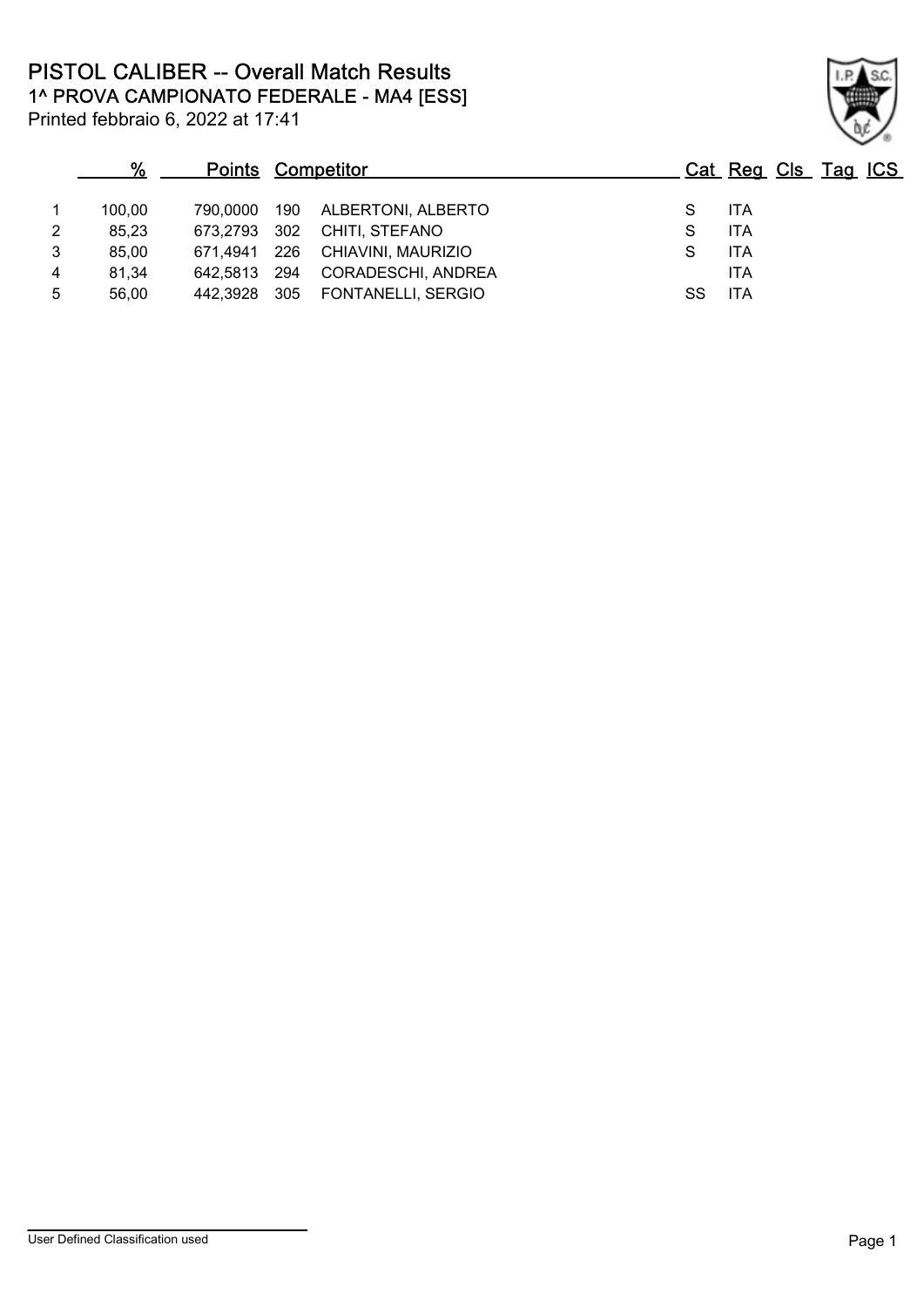1^ PROVA CAMPIONATO FEDERALE - MA4 [ESS] PRODUCTION -- Overall Match Results

|                | %      |          |     | <b>Points Competitor</b>   |               | Cat Reg Cls Tag ICS |              |  |
|----------------|--------|----------|-----|----------------------------|---------------|---------------------|--------------|--|
| 1              | 100,00 | 769,1934 | 309 | TRIONFETTI, FEDERICO       | J             | <b>ITA</b>          | <b>GM</b>    |  |
| $\overline{2}$ | 89,15  | 685,7707 | 138 | TOSI, VALENTINO            |               | <b>ITA</b>          | M            |  |
| 3              | 86,15  | 662,6455 | 267 | RICCI, SIMONE              | $\mathbf S$   | <b>ITA</b>          | A            |  |
| 4              | 84,15  | 647,2401 | 312 | <b>GIUNCHIGLIA, ILARIA</b> | L             | <b>ITA</b>          | M            |  |
| 5              | 81,80  | 629,1859 | 159 | MARASCO, ANTONIO GIOVANN   |               | <b>ITA</b>          | Α            |  |
| 6              | 80,96  | 622,7425 | 152 | COZZELLA, STEFANO          |               | <b>ITA</b>          | B            |  |
| $\overline{7}$ | 78,67  | 605,1489 | 209 | SAULINO, EMILIO            | ${\mathsf S}$ | <b>ITA</b>          | M            |  |
| 8              | 78,59  | 604,5437 | 123 | <b>IACOPINO, SIMON</b>     | S             | <b>ITA</b>          | Α            |  |
| 9              | 77,44  | 595,6731 | 158 | SALVATI, FRANCESCO         |               | <b>ITA</b>          | A            |  |
| 10             | 77,01  | 592,3726 | 174 | FALASCHI, FILIPPO          |               | <b>ITA</b>          | Α            |  |
| 11             | 76,45  | 588,0265 | 183 | GIORNELLI, MASSIMILIANO    |               | <b>ITA</b>          | B            |  |
| 12             | 74,95  | 576,5161 | 170 | PANFILI, MATTEO            | S             | <b>ITA</b>          | B            |  |
| 13             | 73,52  | 565,5395 | 101 | <b>BALESTRINI, BARBARA</b> | L             | <b>ITA</b>          | B            |  |
| 14             | 73,50  | 565,3500 | 136 | PEPE, ANGELO               |               | <b>ITA</b>          | B            |  |
| 15             | 72,46  | 557,3334 | 162 | CARRIERO, LUCIO            | SS            | <b>ITA</b>          | B            |  |
| 16             | 70,89  | 545,2581 | 181 | PIGINI, GIUSEPPE           |               | <b>ITA</b>          | D            |  |
| 17             | 70,61  | 543,1047 | 171 | MAGGITTI, JONATA           |               | <b>ITA</b>          | B            |  |
| 18             | 70,26  | 540,4584 | 206 | <b>CERONI, ANDREA</b>      |               | <b>ITA</b>          | B            |  |
| 19             | 70,25  | 540,3913 | 271 | SCIMMI, MARGOT             | L             | <b>ITA</b>          | $\mathsf C$  |  |
| 20             | 69,87  | 537,4385 | 245 | <b>BAIOCCO, FEDERICO</b>   |               | <b>ITA</b>          | B            |  |
| 21             | 67,60  | 520,0130 | 283 | ZEPPONI, SIMONE            |               | <b>ITA</b>          | $\mathsf C$  |  |
| 22             | 66,79  | 513,7297 | 107 | <b>GALLETTI, FABRIZIO</b>  | ${\mathbb S}$ | <b>ITA</b>          | B            |  |
| 23             | 66,64  | 512,6166 | 121 | DELL'AVANZATO, FABIO       | $\mathsf{S}$  | <b>ITA</b>          | $\mathsf C$  |  |
| 24             | 65,82  | 506,2526 | 155 | CLEMENTE, ANTONIO          |               | <b>ITA</b>          | D            |  |
| 25             | 65,77  | 505,8823 | 141 | VIRGILIO, DENNI            |               | <b>ITA</b>          | B            |  |
| 26             | 65,76  | 505,8067 | 230 | MARTINELLI, ANTONIO        |               | <b>ITA</b>          | B            |  |
| 27             | 65,06  | 500,4696 | 194 | LUDOVISI, LORENZO          | J             | <b>ITA</b>          | D            |  |
| 28             | 64,89  | 499,1282 | 284 | GIORNI, LEONARDO           |               | <b>ITA</b>          | B            |  |
| 29             | 64,81  | 498,5295 | 124 | POLLICE, ALESSIO           | $\mathbb S$   | <b>ITA</b>          | B            |  |
| 30             | 62,98  | 484,4245 | 316 | BAGAGLIA, Marco            | ${\mathbb S}$ | <b>ITA</b>          | Α            |  |
| 31             | 62,60  | 481,4972 | 125 | REMIA, GIANLUCA SERAFI     | $\mathbf S$   | <b>ITA</b>          | $\mathsf C$  |  |
| 32             | 60,14  | 462,6272 | 262 | MESCHINI, MIRCHO           |               | <b>ITA</b>          | B            |  |
| 33             | 59,69  | 459,0979 | 289 | LANDI, ANDREA              |               | <b>ITA</b>          | D            |  |
| 34             | 59,46  | 457,3248 | 133 | OLMI, CRISTIAN             |               | <b>ITA</b>          | C            |  |
| 35             | 59,13  | 454,8596 | 154 | MARCHEGIANI, AVERARDO      | SS            | <b>ITA</b>          | B            |  |
| 36             | 58,61  | 450,8302 | 116 | <b>VALERIANI, MARCO</b>    |               | ITA                 | C            |  |
| 37             | 55,91  | 430,0743 | 264 | FRANGIONI, LEONARDO        |               | <b>ITA</b>          | $\mathsf{C}$ |  |
| 38             | 54,46  | 418,8667 | 276 | FERRINI, ROBERTO           |               | <b>ITA</b>          | D            |  |
| 39             | 53,97  | 415,1178 | 175 | VITALI, LUCIO              | SS            | <b>ITA</b>          | C            |  |
| 40             | 53,58  | 412,0973 | 285 | FILIPPINI, GIUSEPPE        | SS            | <b>ITA</b>          | C            |  |
| 41             | 53,26  | 409,6837 | 306 | D'ATTANASIO, PAOLO         | S             | <b>ITA</b>          | $\mathsf{C}$ |  |
| 42             | 53,12  | 408,6016 | 243 | DE FELICIS, ENRICO         | S             | <b>ITA</b>          | C            |  |
| 43             | 52,93  | 407,1066 | 228 | <b>BERTOCCHI, STEFANO</b>  | SS            | <b>ITA</b>          | C            |  |
| 44             | 52,87  | 406,6733 | 293 | MADDALONI, MARCO           |               | <b>ITA</b>          | D            |  |
| 45             | 52,41  | 403,1643 | 191 | <b>BOLLANTE, ALBERTO</b>   | ${\mathsf S}$ | <b>ITA</b>          | B            |  |
| 46             | 51,99  | 399,9128 | 192 | <b>BONACCI, DAVIDE</b>     |               | <b>ITA</b>          | C            |  |
| 47             | 51,86  | 398,8681 | 211 | SABATINI, SILVERIO         | S             | <b>ITA</b>          | D            |  |
| 48             | 51,30  | 394,5742 | 307 | ATTANASIO, ANGELO          | SS            | <b>ITA</b>          | B            |  |

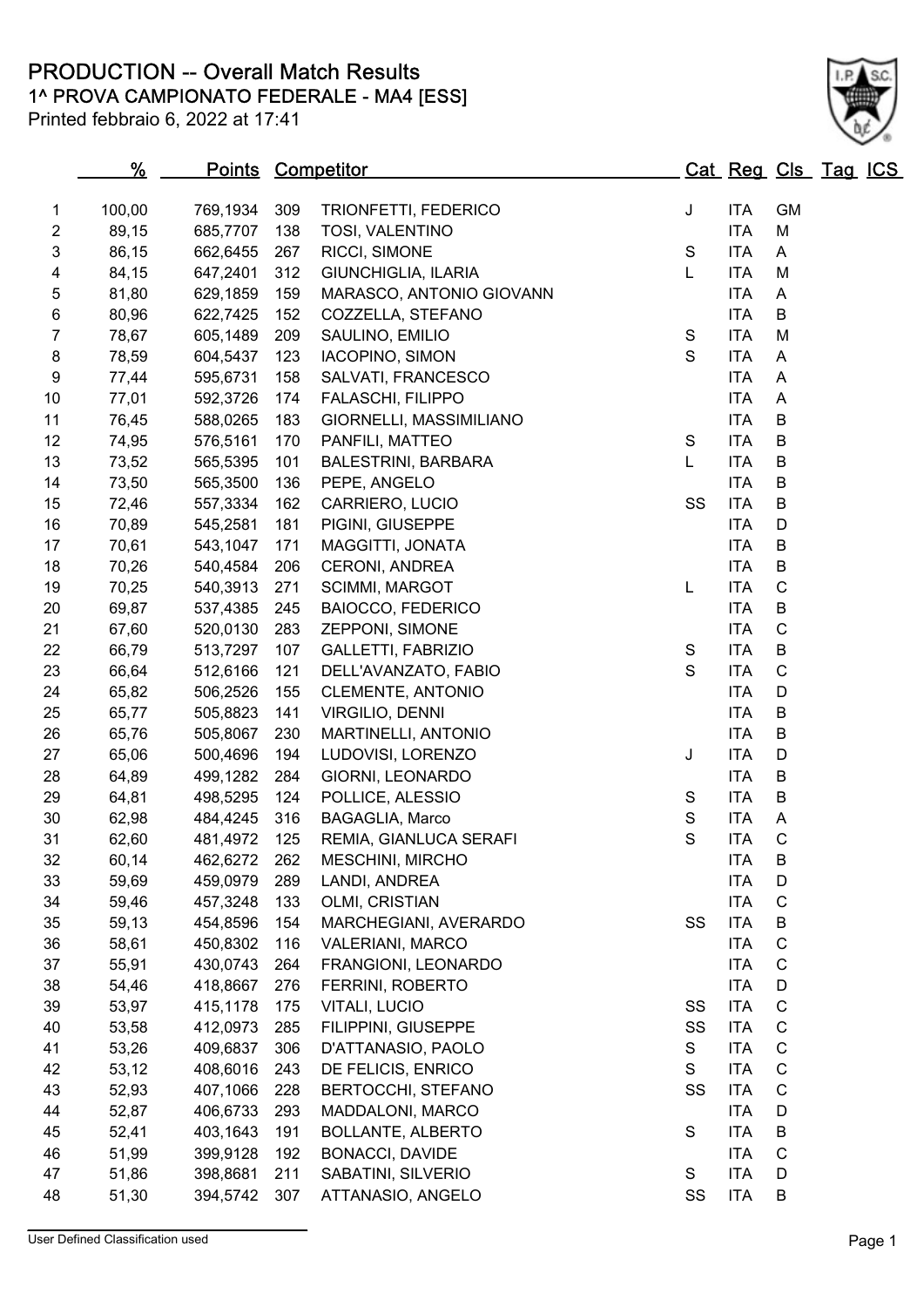1^ PROVA CAMPIONATO FEDERALE - MA4 [ESS] PRODUCTION -- Overall Match Results

|    | %     |          |     | <b>Points Competitor</b>     |    | Cat Reg Cls Tag ICS |              |  |
|----|-------|----------|-----|------------------------------|----|---------------------|--------------|--|
|    |       |          |     |                              |    |                     |              |  |
| 49 | 51,05 | 392,6819 | 297 | <b>BIONDO, ANGELO</b>        |    | <b>ITA</b>          | D            |  |
| 50 | 50,87 | 391,2759 | 208 | SALVATI, EDOARDO             | SS | <b>ITA</b>          | A            |  |
| 51 | 49,08 | 377,5526 | 129 | <b>GRETTER, CLAUDIO</b>      | SS | <b>ITA</b>          | C            |  |
| 52 | 49,04 | 377,1916 | 122 | PAOLETTI, RICCARDO           | S  | <b>ITA</b>          | D            |  |
| 53 | 48,55 | 373,4563 | 254 | GUARRELLA, CLAUDIO           | S  | <b>ITA</b>          | $\mathsf C$  |  |
| 54 | 48,30 | 371,4941 | 247 | MANISCALCO, ALESSANDRO       |    | <b>ITA</b>          | D            |  |
| 55 | 47,81 | 367,7716 | 163 | BERNARDO CIDDIO, PAOLO       |    | <b>ITA</b>          | D            |  |
| 56 | 47,78 | 367,5434 | 137 | VOLPE, MASSIMILIANO          | S  | <b>ITA</b>          | C            |  |
| 57 | 47,01 | 361,6189 | 177 | ESPOSTO, CRISTIANO           |    | <b>ITA</b>          | D            |  |
| 58 | 46,49 | 357,5701 | 272 | PAFFARINI, FEDERICO          |    | <b>ITA</b>          | D            |  |
| 59 | 44,87 | 345,1685 | 198 | PONZIO, FABRIZIO             | S  | <b>ITA</b>          | $\mathsf C$  |  |
| 60 | 44,32 | 340,8899 | 280 | <b>GRIFI, FEDERICO</b>       |    | <b>ITA</b>          | D            |  |
| 61 | 44,21 | 340,0827 | 314 | CAPUZZI, ALESSANDRO          |    | <b>ITA</b>          | $\mathsf C$  |  |
| 62 | 43,27 | 332,8375 | 227 | NAPOLITANO, RAFFAELE         | S  | <b>ITA</b>          | $\mathsf C$  |  |
| 63 | 42,93 | 330,2237 | 255 | LEPORATTI, FABRIZIO          | S  | <b>ITA</b>          | $\mathsf C$  |  |
| 64 | 42,74 | 328,7468 | 256 | CIPOLLETTA, ROBERTO          | S  | <b>ITA</b>          | C            |  |
| 65 | 42,50 | 326,9390 | 178 | DALLAGIACOMA, PATRIZIO       | SS | <b>ITA</b>          | $\mathsf C$  |  |
| 66 | 41,77 | 321,2583 | 128 | NOVELLO, GUIDO               | S  | <b>ITA</b>          | D            |  |
| 67 | 41,44 | 318,7509 | 250 | SCARABELLI, FABIO            | SS | <b>ITA</b>          | $\mathsf C$  |  |
| 68 | 40,66 | 312,7188 | 202 | RINALDI, LEONARDO            | SS | <b>ITA</b>          | $\mathsf C$  |  |
| 69 | 40,33 | 310,2063 | 229 | GATTI, PAOLO                 | S  | <b>ITA</b>          | D            |  |
| 70 | 39,38 | 302,8808 | 144 | ROCCHI, DAVIDE               | S  | <b>ITA</b>          | $\mathsf C$  |  |
| 71 | 38,40 | 295,3935 | 251 | GRAZIANI, LORENZO            |    | <b>ITA</b>          | D            |  |
| 72 | 38,32 | 294,7675 | 248 | SCOGLIO, GENNARO             | S  | <b>ITA</b>          | D            |  |
| 73 | 37,79 | 290,6841 | 150 | LEONARDI, ROBERTO            |    | <b>ITA</b>          | D            |  |
| 74 | 37,73 | 290,2317 | 189 | MARCACCIO, ALEJANDRO ERNES   | S  | <b>ITA</b>          | $\mathsf{C}$ |  |
| 75 | 36,90 | 283,8660 | 313 | REGINA, LUCA                 |    | <b>ITA</b>          | $\mathsf C$  |  |
| 76 | 36,79 | 282,9514 | 249 | SANTI, RICCARDO              | S  | <b>ITA</b>          | D            |  |
| 77 | 35,73 | 274,7984 | 281 | <b>BRAVETTI, ANDREA</b>      |    | <b>ITA</b>          | D            |  |
| 78 | 35,17 | 270,5055 | 308 | <b>BALDUCCI, SABRINA</b>     | L  | <b>ITA</b>          | $\mathsf C$  |  |
| 79 | 34,84 | 268,0123 | 180 | LEONE, GIOVANNI              |    | <b>ITA</b>          | D            |  |
| 80 | 34,59 | 266,0620 | 236 | BORSELLINI, FRANCESCO MARIA  |    | <b>ITA</b>          | $\mathsf D$  |  |
| 81 | 34,54 | 265,6921 | 234 | MENETTI, ALESSIO             | S  | <b>ITA</b>          | D            |  |
| 82 | 33,65 | 258,8046 | 239 | CARDACCI, LORIS              | SS | <b>ITA</b>          | D            |  |
| 83 | 33,11 | 254,6912 | 237 | FILIPPI VISCONTI, LUCA       |    | <b>ITA</b>          | D            |  |
| 84 | 30,07 | 231,3349 | 304 | NICCOLAI, FRANCESCO          | S  | <b>ITA</b>          | D            |  |
| 85 | 29,77 | 229,0072 | 260 | <b>GOBBI ARDINI, MICHELE</b> |    | <b>ITA</b>          | D            |  |
| 86 | 29,39 | 226,0588 | 197 | CIOCIOLA, MAURO              | SS | <b>ITA</b>          | D            |  |
| 87 | 28,70 | 220,7328 | 244 | CALONACI, RODELIO            | S  | <b>ITA</b>          | D            |  |
| 88 | 28,07 | 215,8897 | 238 | PAOLUCCI, PAOLO              | S  | <b>ITA</b>          | D            |  |
| 89 | 27,91 | 214,7071 | 225 | CALANDRI, MAURIZIO           | S  | <b>ITA</b>          | D            |  |
| 90 | 19,97 | 153,6197 | 149 | FOCA, NICOLETA               | L  | <b>ITA</b>          | D            |  |
| 91 | 11,21 | 86,1966  | 220 | MANNO, GIUSEPPE              | SS | <b>ITA</b>          | D            |  |
| 92 | 10,58 | 81,3485  | 303 | IACOBONI, ROBERTO            | SS | <b>ITA</b>          | D            |  |
| 93 | 0,00  | 0,0000   | 282 | DUMITRESCU, SANDRA SYBEL     | L. | <b>ITA</b>          | D            |  |
|    |       |          |     |                              |    |                     |              |  |

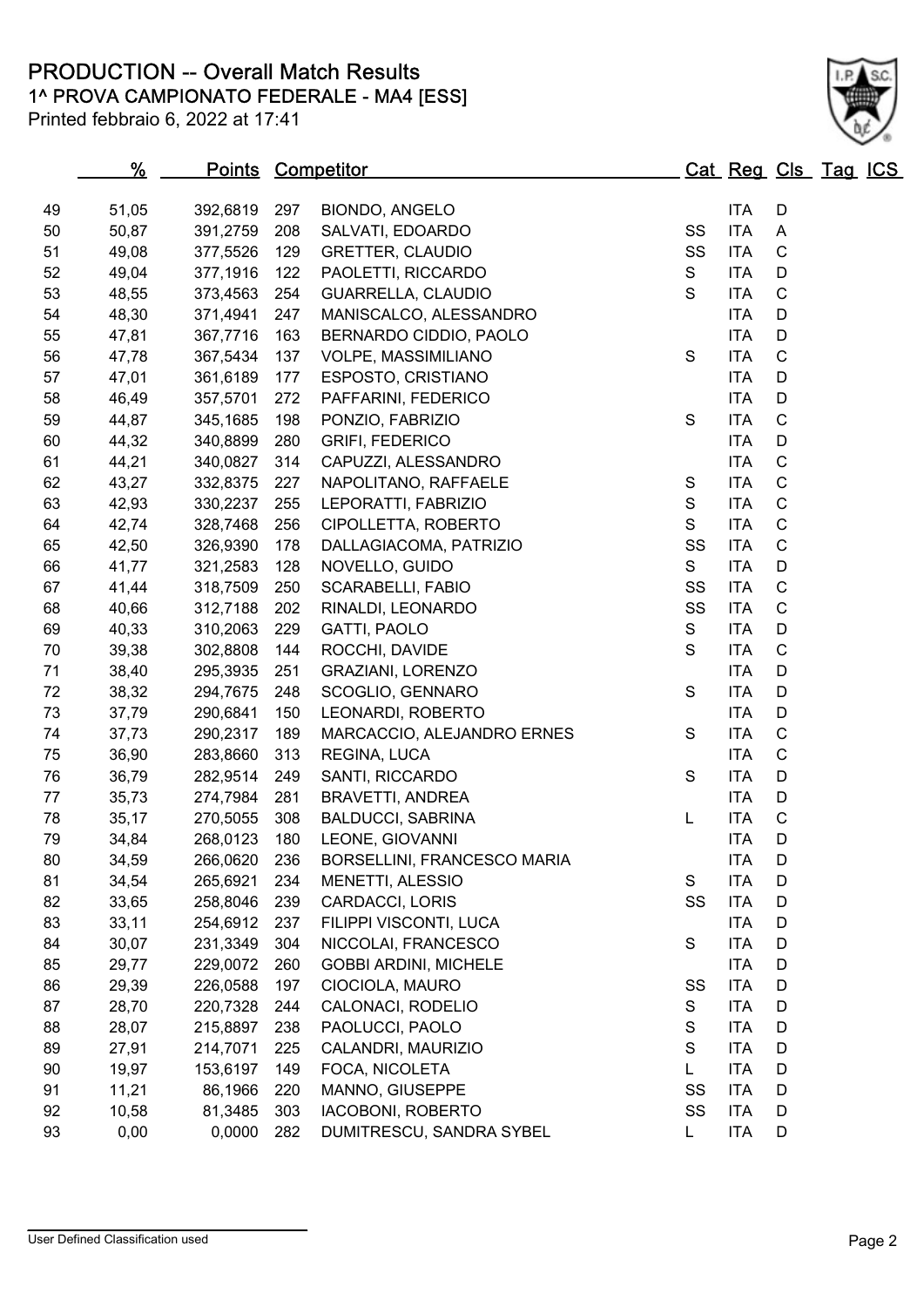### 1^ PROVA CAMPIONATO FEDERALE - MA4 [ESS] PRODUCTION OPTICS -- Overall Match Results

|                | %      |          |     | <b>Points Competitor</b>   |               |            |              | Cat Reg Cls Tag ICS |  |
|----------------|--------|----------|-----|----------------------------|---------------|------------|--------------|---------------------|--|
| 1              | 100,00 | 720,1337 | 231 | D'ANGIOLILLO, FEDELE       | S             | <b>ITA</b> | <b>GM</b>    |                     |  |
| $\overline{2}$ | 99,95  | 719,7838 | 104 | BULGHERINI, BERNARDINO     | ${\mathsf S}$ | <b>ITA</b> | M            |                     |  |
| 3              | 99,68  | 717,8448 | 103 | MONCADA, FLAVIO            | S             | <b>ITA</b> | M            |                     |  |
| 4              | 97,92  | 705,1192 | 100 | STOLNICU, CRISTIAN         |               | <b>ITA</b> | Α            |                     |  |
| 5              | 97,45  | 701,7654 | 311 | MULAZZANI, GIANLUCA        |               | <b>ITA</b> | M            |                     |  |
| 6              | 94,10  | 677,6808 | 134 | MESCHINO, MAURO            |               | <b>ITA</b> | А            |                     |  |
| 7              | 92,21  | 664,0093 | 145 | SBARAGLIA, SERGIO          |               | <b>ITA</b> | B            |                     |  |
| 8              | 91,21  | 656,8578 | 140 | CECCATTONI, EDOARDO        |               | <b>ITA</b> | B            |                     |  |
| 9              | 90,90  | 654,5772 | 222 | LA BRUNA, BRUNO            | S             | <b>ITA</b> | <b>GM</b>    |                     |  |
| 10             | 87,31  | 628,7259 | 165 | DE SANTIS, EMANUELE        | J             | <b>ITA</b> | B            |                     |  |
| 11             | 83,19  | 599,0953 | 148 | SMACCHI, GIOVANNI          |               | <b>ITA</b> | A            |                     |  |
| 12             | 81,28  | 585,3364 | 270 | <b>BASTIANINI, DANIELE</b> | S             | <b>ITA</b> | B            |                     |  |
| 13             | 80,03  | 576,3475 | 241 | MONTANUCCI, MICHELE        |               | <b>ITA</b> | B            |                     |  |
| 14             | 79,05  | 569,2412 | 168 | SABATINI, MAURIZIO         | ${\mathsf S}$ | <b>ITA</b> | B            |                     |  |
| 15             | 77,83  | 560,4894 | 169 | MASSARIZZI, GUIDO          |               | <b>ITA</b> | B            |                     |  |
| 16             | 76,85  | 553,4028 | 204 | BILANCIA, GIAMPAOLO        | SS            | <b>ITA</b> | C            |                     |  |
| 17             | 74,51  | 536,5469 | 295 | MECOZZI, MANOLO            | S             | <b>ITA</b> | $\mathsf{C}$ |                     |  |
| 18             | 73,93  | 532,3673 | 253 | IANNUCCI, CLEMENTE         | ${\mathsf S}$ | <b>ITA</b> | C            |                     |  |
| 19             | 72,57  | 522,6127 | 185 | <b>BACCI, PAOLO</b>        | $\mathsf S$   | <b>ITA</b> | B            |                     |  |
| 20             | 71,31  | 513,5567 | 212 | <b>BONACCI, GIORGIO</b>    | S             | <b>ITA</b> | B            |                     |  |
| 21             | 71,16  | 512,4659 | 142 | ELISEI, MAURO              | SS            | <b>ITA</b> | B            |                     |  |
| 22             | 70,73  | 509,3265 | 268 | PIAMPIANI, FABRIZIO        |               | <b>ITA</b> | A            |                     |  |
| 23             | 64,43  | 463,9859 | 259 | INNOCENZI, MARCO           | $\mathbf S$   | <b>ITA</b> | C            |                     |  |
| 24             | 63,39  | 456,5248 | 301 | <b>BAGLIERI, FRANCESCO</b> | S             | <b>ITA</b> | D            |                     |  |
| 25             | 63,03  | 453,9250 | 164 | <b>BERNINI, SONIA</b>      | L             | <b>ITA</b> | $\mathsf{C}$ |                     |  |
| 26             | 62,34  | 448,9336 | 117 | RULLO, MARINELLA           | L             | <b>ITA</b> | C            |                     |  |
| 27             | 61,15  | 440,3883 | 176 | VAIRO, ERNESTO             | S             | <b>ITA</b> | C            |                     |  |
| 28             | 61,14  | 440,2716 | 269 | ROSSETTI, AMEDEO           | SS            | <b>ITA</b> | C            |                     |  |
| 29             | 59,96  | 431,8041 | 207 | NICOLINI, SANDRO           | S             | <b>ITA</b> | B            |                     |  |
| 30             | 58,75  | 423,0980 | 291 | LAGHEZZA, GIANLUCA         |               | <b>ITA</b> | C            |                     |  |
| 31             | 54,69  | 393,8649 | 196 | SCOCCIA, LUCA              |               | <b>ITA</b> | D            |                     |  |
| 32             | 54,20  | 390,2934 | 246 | RAPONI, GIOVANNI           |               | <b>ITA</b> | D            |                     |  |
| 33             | 49,20  | 354,2745 | 266 | SPINELLI, MASSIMILIANO     |               | <b>ITA</b> | D            |                     |  |
| 34             | 48,30  | 347,8248 | 132 | PIAZZINI, MARCO            | SS            | <b>ITA</b> | B            |                     |  |
| 35             | 46,33  | 333,6097 | 139 | MASETTI, MIRCO             | S             | <b>ITA</b> | D            |                     |  |
| 36             | 45,76  | 329,5280 | 172 | GAUDINO, ROCCO             | S             | <b>ITA</b> | D            |                     |  |
| 37             | 40,93  | 294,7331 | 201 | <b>BUFALINI, MILCO</b>     | $\mathsf S$   | <b>ITA</b> | D            |                     |  |
|                |        |          |     |                            |               |            |              |                     |  |

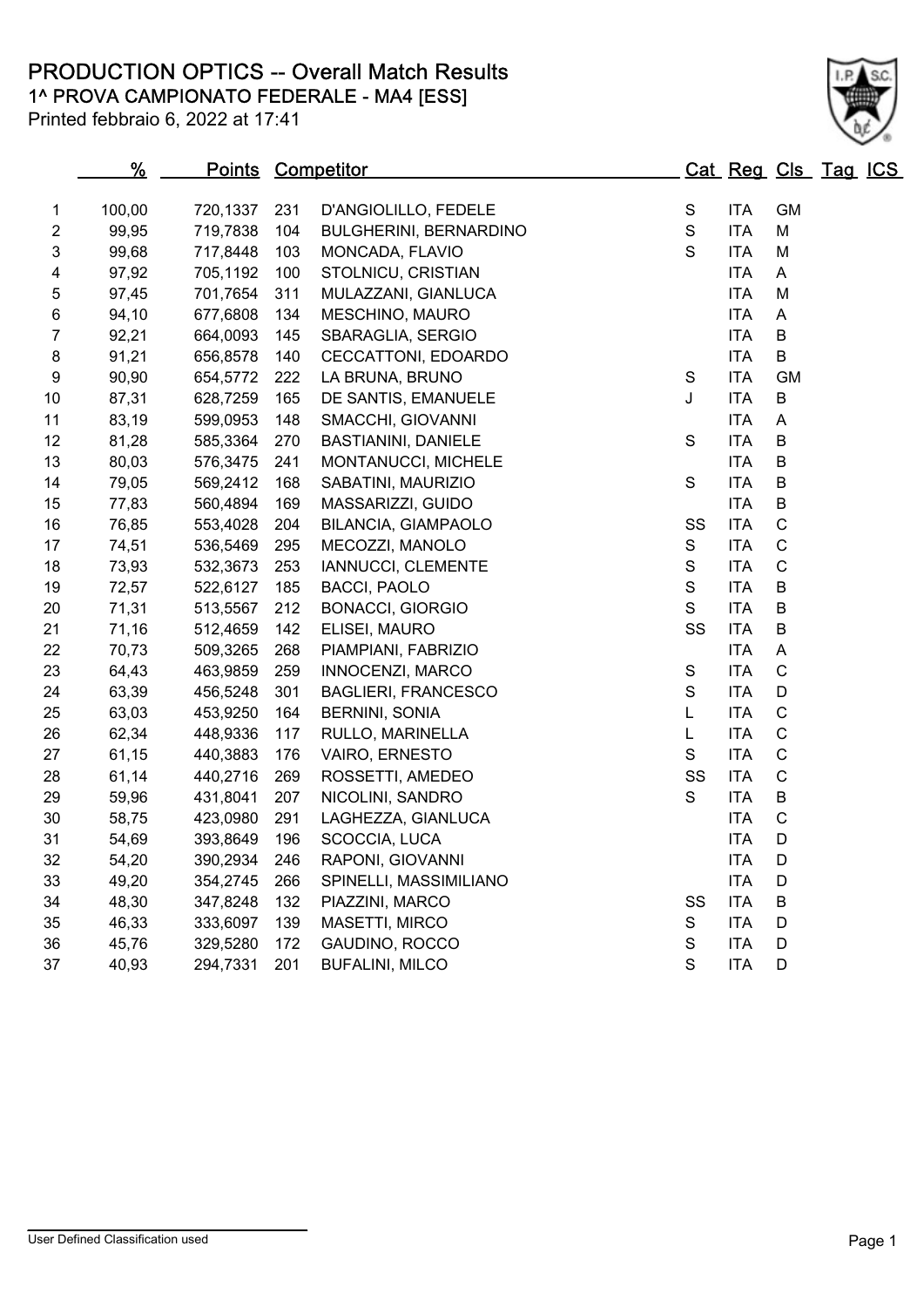1^ PROVA CAMPIONATO FEDERALE - MA4 [ESS] PRODUCTION OPTICS L. -- Overall Match Results

Printed febbraio 6, 2022 at 17:41

### % Points Competitor Competitor Cat Reg Cls Tag ICS 1 100,00 754,2800 109 FURFOROSO, DEMETRIO S ITA M 2 66.00 497.8579 200 SEBASTIANI, GIUSEPPE SS ITA C 3 58,31 439,7980 203 ROCCHI, GOFFREDO S ITA C 4 57,94 437,0134 288 LIONETTI, ALFONSO SS ITA C

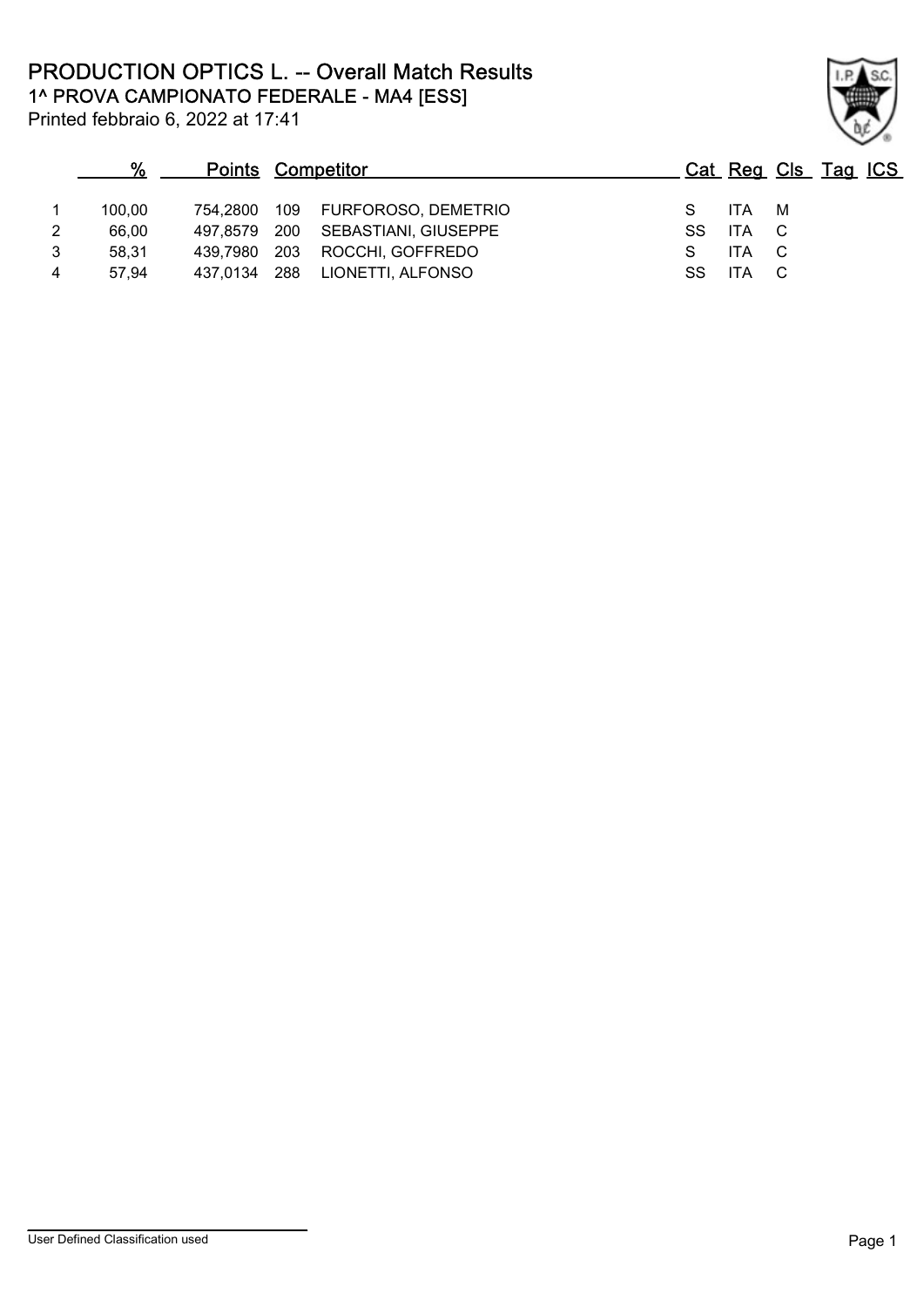Printed febbraio 6, 2022 at 17:41

### % Points Competitor Competitor Cat Reg Cls Tag ICS 1 100,00 744,1866 186 COLOMBARI, GIORGIO ITA A 2 92,71 689,9643 290 PAOLUCCI, STEFANO S ITA A 3 59,39 441,9484 219 CONTI, PAOLO SS ITA M

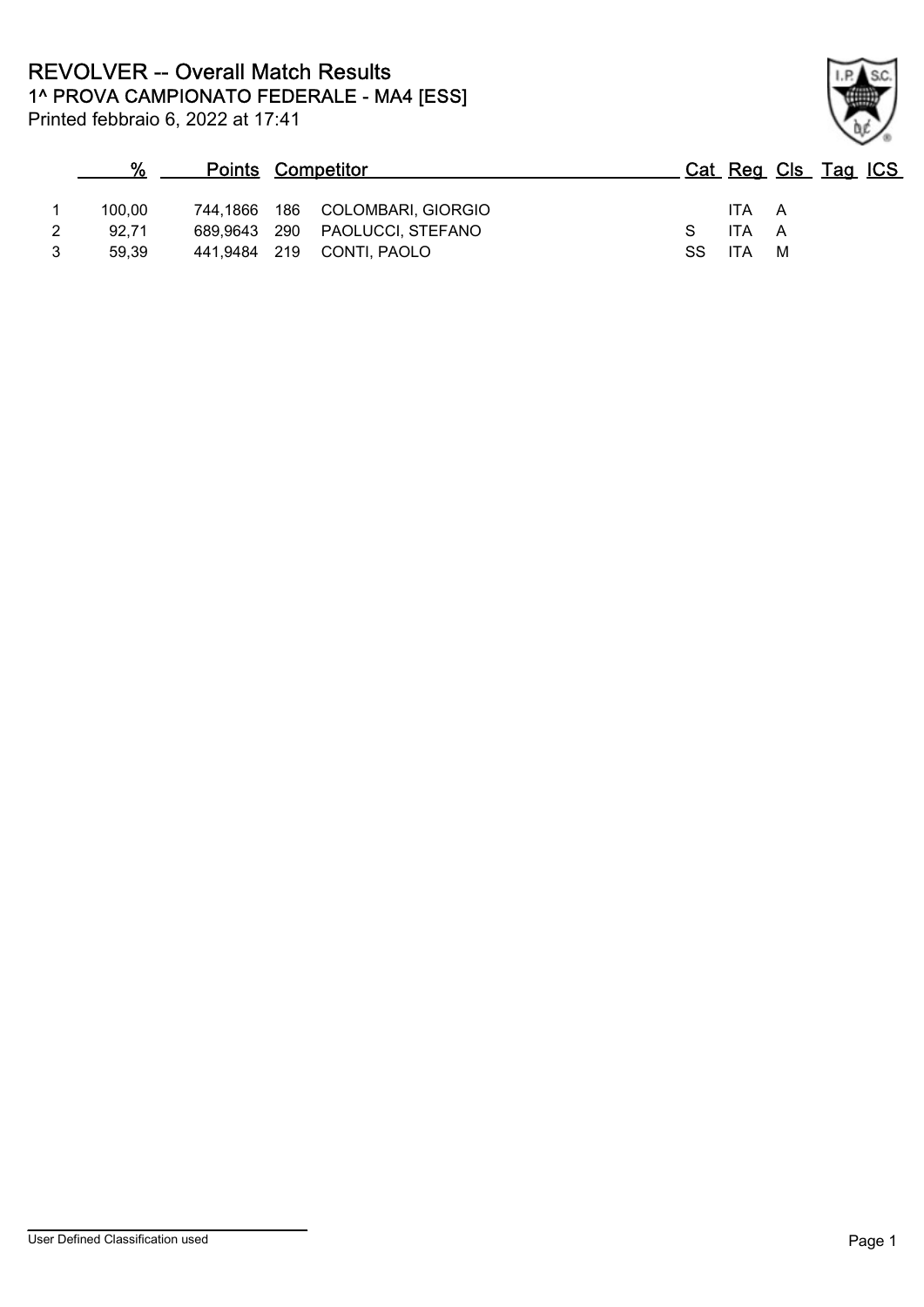STANDARD -- Overall Match Results

Printed febbraio 6, 2022 at 17:41

# 1^ PROVA CAMPIONATO FEDERALE - MA4 [ESS]

|                  | <u>%</u> | <u>Points</u> |     | <b>Competitor</b>          |               | <u> Cat Reg Cls Tag ICS</u> |              |  |
|------------------|----------|---------------|-----|----------------------------|---------------|-----------------------------|--------------|--|
|                  |          |               |     |                            |               |                             |              |  |
| 1                | 100,00   | 729,5164      | 184 | SARNO, FIORENTINO          |               | ITA                         | A            |  |
| $\overline{2}$   | 99,50    | 725,9049      | 292 | TORELLI, EROS              |               | ITA                         | B            |  |
| 3                | 97,48    | 711,1174      | 298 | ZHONGJIE, JIN              |               | <b>ITA</b>                  | A            |  |
| 4                | 95,48    | 696,5585      | 223 | <b>BARANI, BRUNO</b>       | S             | <b>ITA</b>                  | A            |  |
| 5                | 89,34    | 651,7278      | 299 | SANTOLINI, CESARE          |               | <b>ITA</b>                  | B            |  |
| 6                | 85,32    | 622,4549      | 232 | SCARSCELLI, DOMENICO       | ${\mathsf S}$ | ITA.                        | A            |  |
| 7                | 83,73    | 610,8346      | 157 | CRISTALLINI, DANIELE       | $\mathbf S$   | <b>ITA</b>                  | A            |  |
| $\bf 8$          | 80,41    | 586,5834      | 126 | ZBULJ, DENIS               |               | <b>ITA</b>                  | B            |  |
| $\boldsymbol{9}$ | 80,10    | 584,3468      | 205 | MARTINETTI, GIOVANNI MARIA | $\mathbf S$   | <b>ITA</b>                  | A            |  |
| 10               | 77,99    | 568,9729      | 160 | CAVICCHI, MAURIZIO         | S             | <b>ITA</b>                  | B            |  |
| 11               | 76,89    | 560,8978      | 188 | PIERI, DANIELE             | ${\mathsf S}$ | <b>ITA</b>                  | $\mathsf{C}$ |  |
| 12               | 76,01    | 554,5374      | 199 | GIALLI, STEFANIA           | L             | <b>ITA</b>                  | $\mathsf{C}$ |  |
| 13               | 73,33    | 534,9566      | 112 | SCIURPI, VITTORIO          | $\mathbf S$   | <b>ITA</b>                  | B            |  |
| 14               | 69,19    | 504,7353      | 146 | <b>BERARDI, OSCAR</b>      |               | <b>ITA</b>                  | B            |  |
| 15               | 69,12    | 504,2459      | 118 | MAZZARELLI, DIEGO          | S             | <b>ITA</b>                  | C            |  |
| 16               | 66,77    | 487,1255      | 115 | MARIANI, MARCO             | S             | <b>ITA</b>                  | C            |  |
| 17               | 64,34    | 469,3506      | 218 | PINTUS, PIETRO             | SS            | <b>ITA</b>                  | B            |  |
| 18               | 62,72    | 457,5353      | 182 | DOLCEMASCHIO, DAVIDE       |               | <b>ITA</b>                  | D            |  |
| 19               | 61,48    | 448,4835      | 235 | ZOLI, FAUSTO               | S             | <b>ITA</b>                  | B            |  |
| 20               | 47,23    | 344,5650      | 143 | <b>TRALLORI, ELISA</b>     | L             | <b>ITA</b>                  | D            |  |
| 21               | 45,60    | 332,6522      | 286 | MERULLI, MARCELLO          | $\mathsf S$   | <b>ITA</b>                  | $\mathsf{C}$ |  |
| 22               | 45,44    | 331,5060      | 161 | FONTANI, ALESSANDRO        | S             | <b>ITA</b>                  | C            |  |
| 23               | 43,52    | 317,4513      | 233 | ONORATO, ELIO              | SS            | <b>ITA</b>                  | D            |  |
| 24               | 37,67    | 274,7813      | 258 | MONTAGNI, VLADIMIRO        | SS            | <b>ITA</b>                  | A            |  |
|                  |          |               |     |                            |               |                             |              |  |